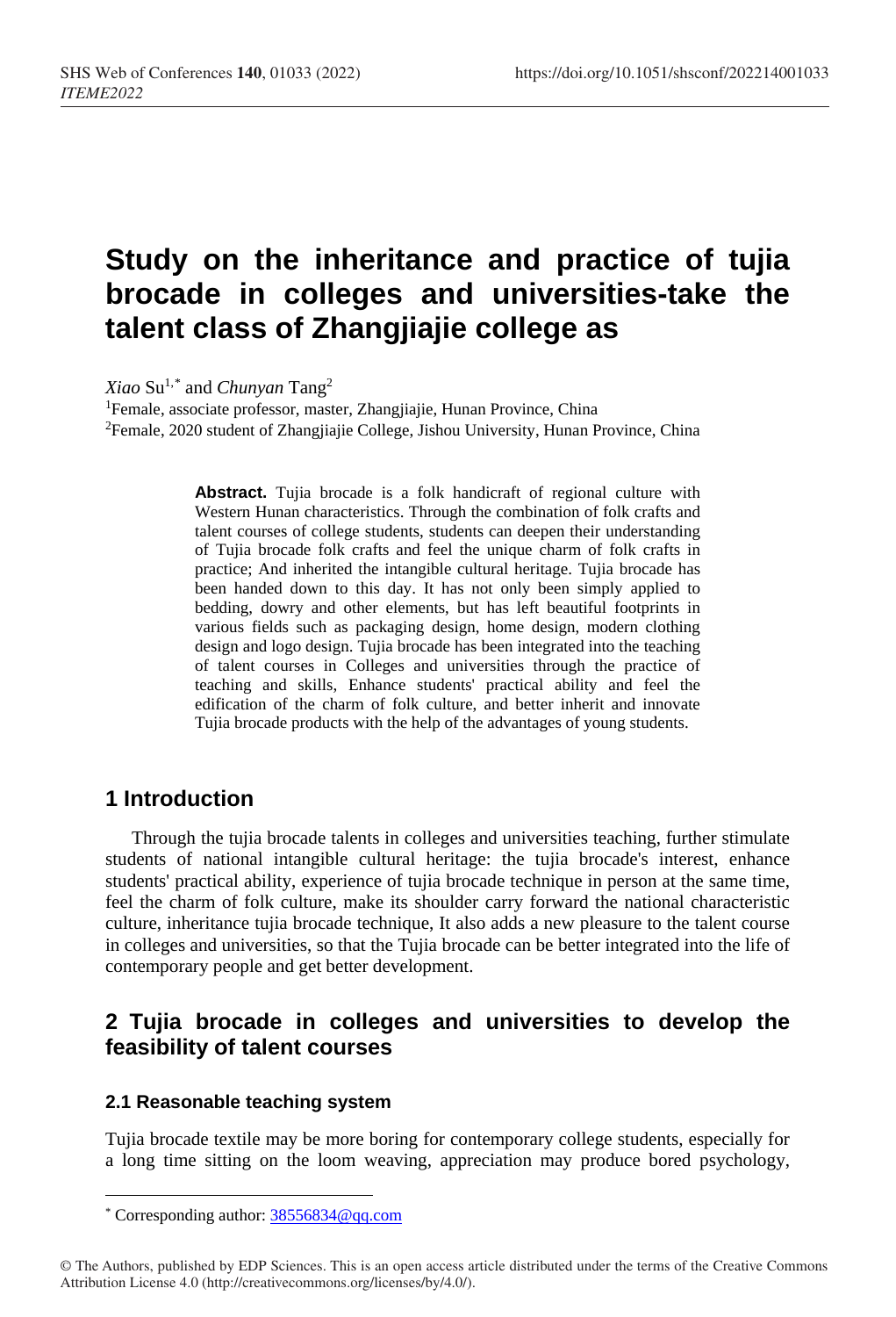therefore, teachers in teaching should make reasonable teaching system, how to appreciate the tujia brocade, tujia brocade and recognition, then would you like to go to textile drawing time, step by step. Arrange the time for appreciating the loom and the excellent brocade products reasonably. Students can exchange the loom weaving with each other.

### **2.2 Vivid classroom teaching**

For the boring, traditional textbook teaching method is not suitable for the tujia brocade course teaching, weaver girls sit on the loom for a long time, inevitably will be back pain, for the love of moving students must be unable to bear the loneliness of boredom, naturally also tujia brocade not interest. The teachers of Tujia Brocade in the college are approachable and often get along well with the students as friends. The tujia brocade technique pays attention to practice, and no matter how much teachers show in multimedia, it is useless. After the completion of the work, organize students to communicate with each other, appreciate the work, learn from each other.

### **2.3 Novel teaching content**

Traditional Tujia brocade has bedding, embroidered shoes, clothing and other products, but in recent years, tujia brocade cultural and creative products suddenly emerged, interior space, trendy clothing design, daily necessities, office supplies, daily necessities, etc., in different forms. From traditional to innovative, and recognized by the public, this is the innovation in the content of Tujia brocade. It retains the traditional brocade element symbols, extracts modern fashion elements, and innovates tujia brocade products. In the teaching of tujia brocade talent course, the college encourages students to design innovative patterns of Tujia brocade independently according to their preferences, combining with The Times and life, and the style of pattern content is not limited.

### **2.4 Rich extracurricular practice**

During the vacation, students organized themselves or teachers led a team to experience the prosperity of Tujia brocade in Longshan County Laoche River, experience the simple style of Tujia people, feel the cultural influence of Tujia brocade; Visit the Tujia brocade inheritors, listen to their aspirations; Go out to various major museums for internship, research, see the tujia brocade related products collected by the museum, broaden my vision, open my mind, look for design inspiration.

# **3 Teaching objectives**

Through the concept of tujia brocade, pattern content and color understanding and learning; Understand the tools and use methods of Tujia brocade, master the use of loom weaving, learn plain and twill weaving of Tujia brocade on the basis of weaving; Through the study of the weaving skills of Tujia brocade, understand the technological characteristics of Tujia brocade; Try to design new tujia brocade pattern and apply it in modern design. While cultivating students' interest in Tujia brocade, they should experience and feel the cultural edification of folk handicrafts in practice, better inherit tujia brocade skills, and strengthen students' enthusiasm in learning traditional brocade skills. Teachers should adopt appropriate teaching mode, open students' creative thinking, support creative design, and improve the teaching level and creative thinking of tujia brocade talent course.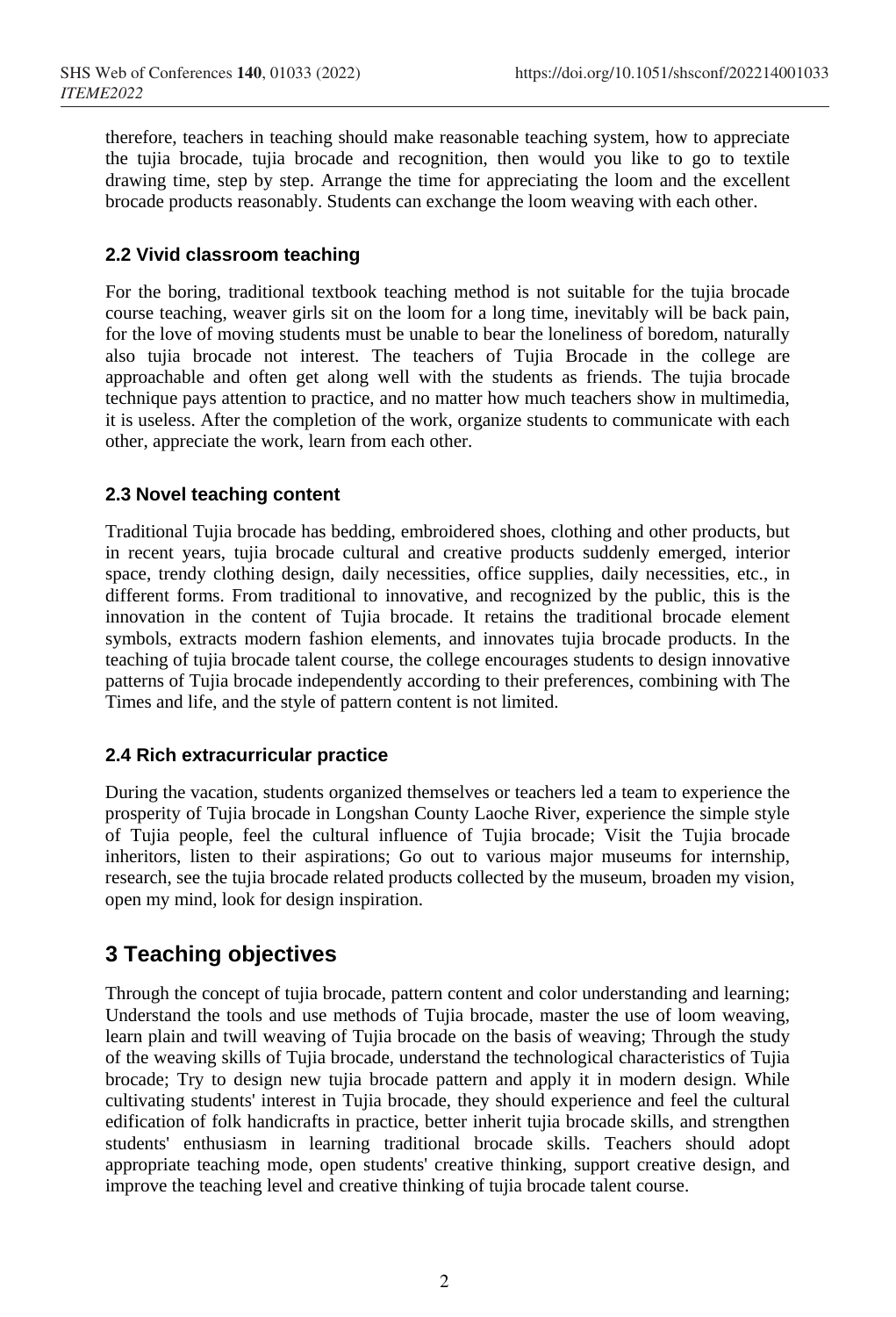# **4 Teaching emphases and difficulties**

### **4.1 Teaching Focus**

In practice teaching to train students to master tujia brocade skills and design principles; Through the subject design to understand the concept of tujia brocade pattern design, appropriate to be used in modern design.

### **4.2 Teaching difficulties**

The weaving process requires repeated practice of brocade skills, and the use of composition, color collocation, element symbols and other content.

### **4.3 Teaching content**

The teaching method of recognizing - copying - creating - displaying is adopted.

# **5 Publicity and achievement display**

Inheritance of Tujia brocade is not limited to the opening of talent courses in colleges and universities. Nowadays, the trend of the Internet is the trend of live streaming with goods and drainage. With the help of Apps such as Douyin, Bilibili and Weibo, short video operations and online teaching of brocade are carried out to actively promote the Tujia brocade has gradually integrated into the Internet of the new era. Carry out wechat public account, operate public account, make Tujia brocade innovative, creative and popular.



**Fig. 1.** Students' tapestry works.



**Fig. 2.** Tweets on wechat official account.

## **6 Class feedback**

According to students' classroom feedback survey, half of the students show the tujia brocade has a keen interest in and said he still hopes to be able to continue to study tujia brocade technique, this course is course of 20 people, the total number of boys and girls, brocade teaching not only confined to the girl, for boys are also actively involved in, there